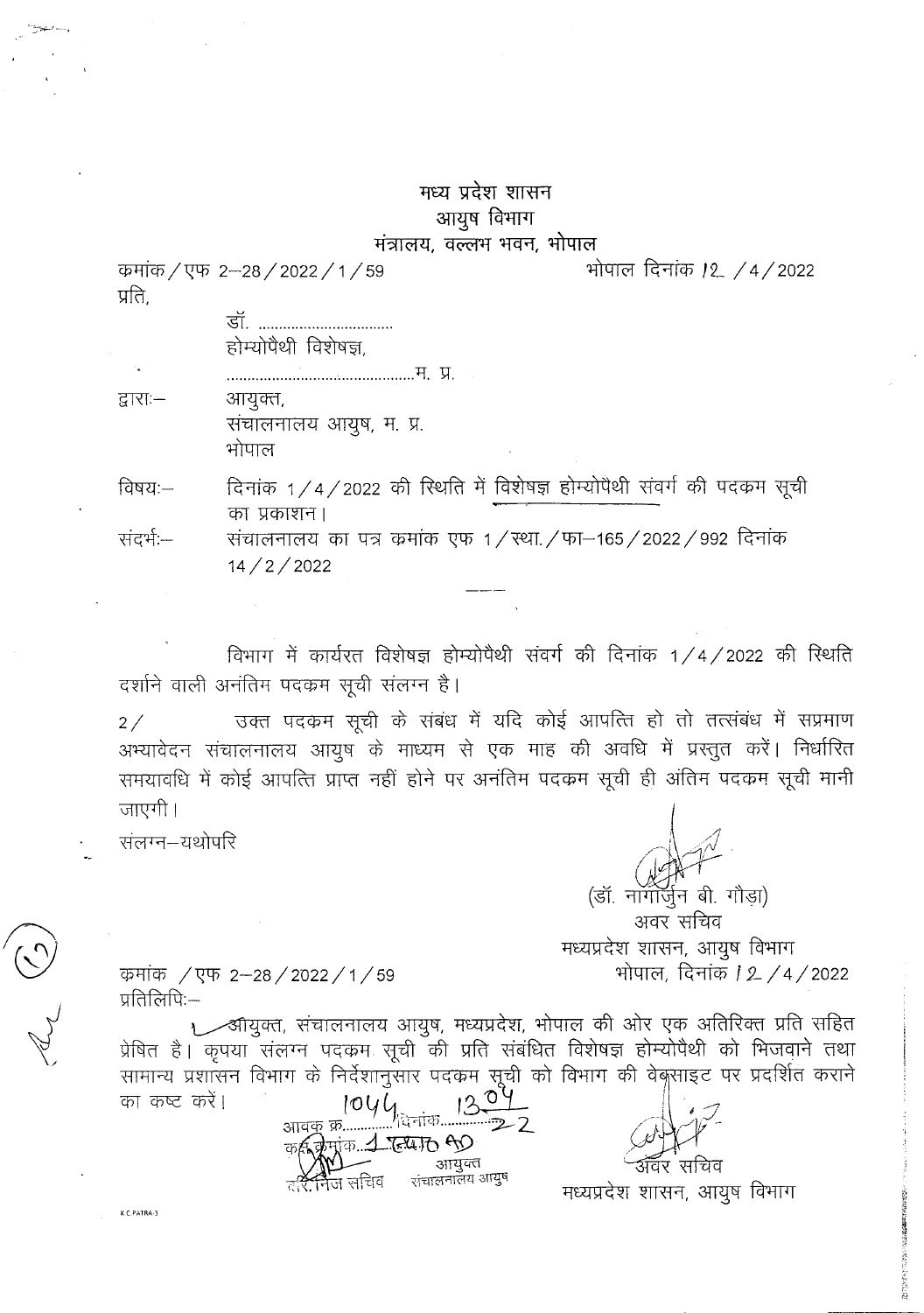## मध्य प्रदेश शासन आयूष विभाग मंत्रालय, वल्लभ भवन, भोपाल

भोपाल दिनांक *12 / 4/2022* 

कमांक / एफ. 2-28 / 2022 / 1 / 59 प्रति.

|        | डॉ.<br>होम्योपैथी विशेषज्ञ, |
|--------|-----------------------------|
|        |                             |
| हारा:— | आयुक्त,                     |
|        | संचालनालय आयुष, म. प्र.     |
|        |                             |

दिनांक 1/4/2022 की रिथति में विशेषज्ञ होम्योपैथी संवर्ग की पदकम सूची विषय:— का प्रकाशन।

संदर्भ:— संचालनालय का पत्र कमांक एफ 1 / स्था / फा–165 / 2022 / 992 दिनांक  $14/2/2022$ 

विभाग में कार्यरत विशेषज्ञ होम्योपैथी संवर्ग की दिनांक 1/4/2022 की रिथति दर्शाने वाली अनंतिम पदकम सूची संलग्न है।

उक्त पदकम सूची के संबंध में यदि कोई आपत्ति हो तो तत्संबंध में सप्रमाण  $2/$ अभ्यावेदन संचालनालय आयुष के माध्यम से एक माह की अवधि में प्रस्तुत करें। निर्धारित समयावधि में कोई आपत्ति प्राप्त नहीं होने पर अनंतिम पदकम सूची ही अंतिम पदकम सूची मानी जाएगी।

संलग्न–यथोपरि

K.C.PATRA-3

(डॉ. नागॉर्जन बी. गौडा) अवर सचिव मध्यप्रदेश शासन, आयुष विभाग भोपाल, दिनांक *1 2 / 4 /* 2022

कमांक / एफ 2-28 / 2022 / 1 / 59 प्रतिलिपिः—

आयुक्त, संचालनालय आयुष, मध्यप्रदेश, भोपाल की ओर एक अतिरिक्त प्रति सहित प्रेषित है। कृपया संलग्न पदकम सूची की प्रति संबंधित विशेषज्ञ होम्योपैथी को भिजवाने तथा सामान्य प्रशासन विभाग के निर्देशानुसार पदकम सूची को विभाग की वेबुसाइट पर प्रदर्शित कराने का कष्ट करें।

आवक क्र………….. ।दनाक.. कक्ष क्रमांक 1 स्थि आयुक्त संचालनालय आयुष तरि.निज सचिव

मध्यप्रदेश शासन, आयुष विभाग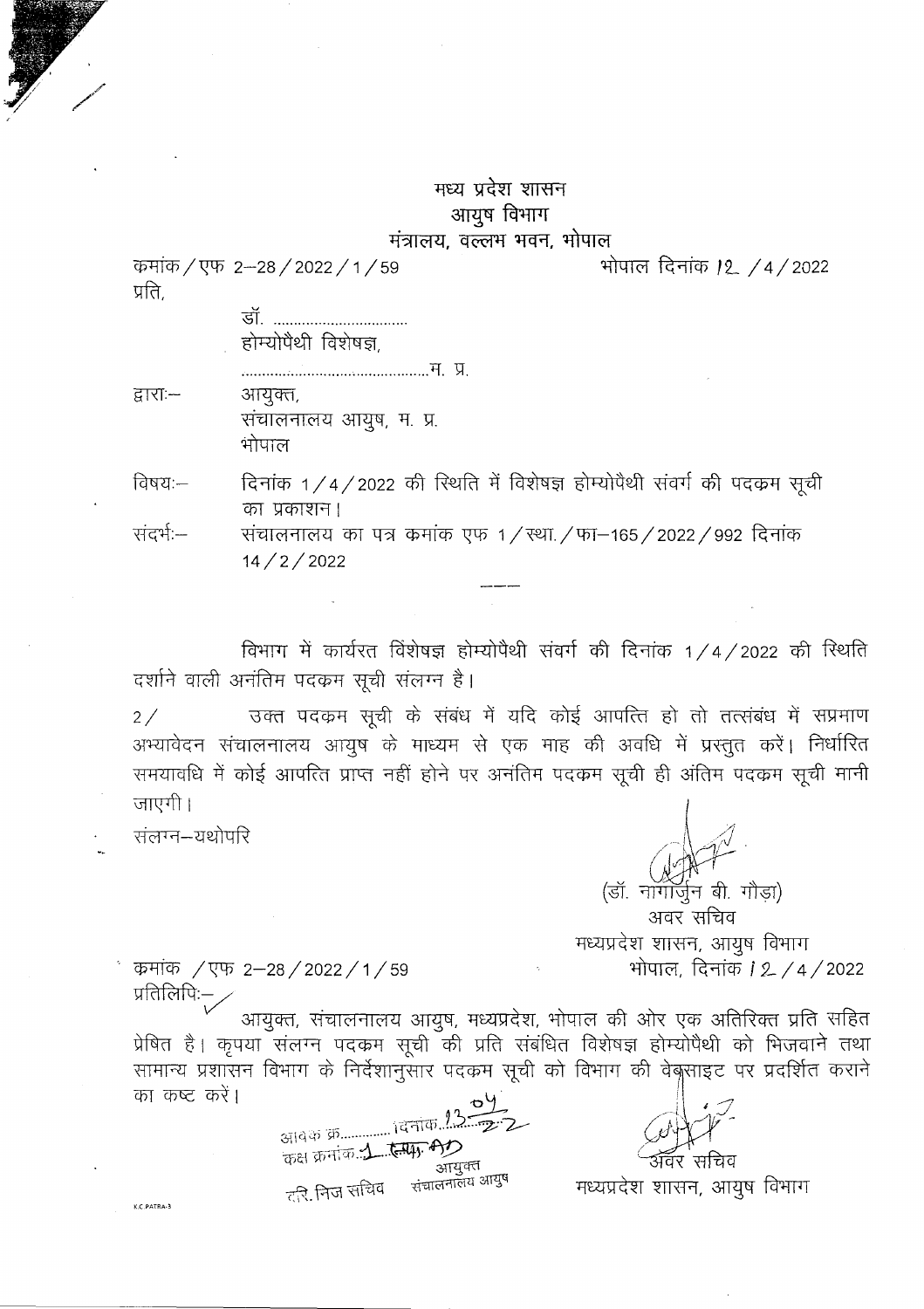विशेषज्ञ होम्योपैथी (राजपत्रित प्रथम श्रेणी) (संचालनालय आयुष म.प्र.)

दिनांक 01.04.22 की रिथति में दर्शाने वाली प्रस्तावित अंनतिम पदकम सूची

 $\mathcal{L}$ 

|    | 1. स्वीकृत पदों की संख्या      | १.स्थाई                               | 0 <sub>0</sub><br>03 |  |  |  |  |
|----|--------------------------------|---------------------------------------|----------------------|--|--|--|--|
|    |                                | 2.अस्थाई                              |                      |  |  |  |  |
|    |                                | योग–                                  | 03                   |  |  |  |  |
| 2. | पदों का विवरण                  | (1) स्वीकृत पद                        | 03                   |  |  |  |  |
|    |                                | (2) क– अन्य विभाग के लिये             | निरंक                |  |  |  |  |
|    |                                | ख-प्रतिनियुक्ति रक्षित                | निरंक                |  |  |  |  |
|    |                                | ग−अवकाश रक्षित                        | निरंक                |  |  |  |  |
|    |                                | घ– प्रशिक्षण रक्षित                   | निरंक                |  |  |  |  |
|    | ÷                              | योग                                   | 03                   |  |  |  |  |
| 3. | संवर्ग के लिये स्वीकृत वेतनमान | स्वीकृत पद संख्या ०३                  |                      |  |  |  |  |
|    | वेतनमानों की रिथति             | पूर्ण वेतनमान रु.67300-206900 लेवल 13 |                      |  |  |  |  |
|    |                                | (क) सीधी भर्ती का प्रतिशत             | 25 प्रति.            |  |  |  |  |
|    |                                | कार्यरत अधिकारी                       | निरंक                |  |  |  |  |
|    |                                | (ख) पदोन्नति का प्रतिशत               | $75$ प्रति.          |  |  |  |  |
|    |                                | कार्यरत अधिकारी                       | 0 <sub>1</sub>       |  |  |  |  |
|    |                                |                                       |                      |  |  |  |  |
|    |                                | Ă                                     |                      |  |  |  |  |